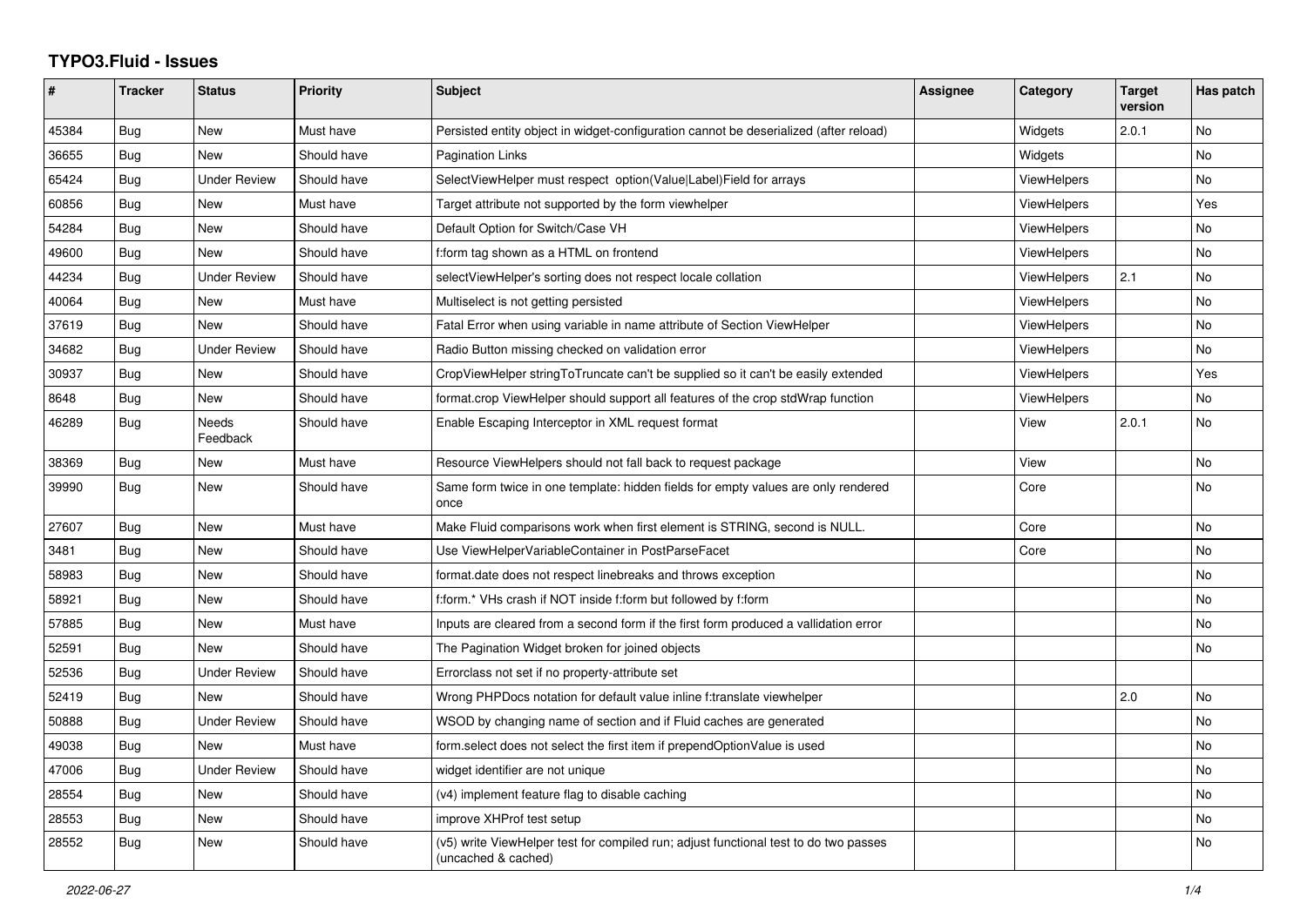| #     | <b>Tracker</b> | <b>Status</b>            | <b>Priority</b> | Subject                                                                             | Assignee                    | Category           | <b>Target</b><br>version | Has patch |
|-------|----------------|--------------------------|-----------------|-------------------------------------------------------------------------------------|-----------------------------|--------------------|--------------------------|-----------|
| 28550 | Bug            | New                      | Should have     | (v4) make widgets cacheable, i.e. not implement childnodeaccess interface           |                             |                    |                          | <b>No</b> |
| 28549 | Bug            | New                      | Should have     | make widgets cacheable, i.e. not implement childnodeaccess interface                |                             |                    |                          | No        |
| 13045 | <b>Bug</b>     | New                      | Should have     | Entity decode of strings are different between if-conditions and output of variable |                             |                    |                          |           |
| 51239 | Bug            | <b>Under Review</b>      | Must have       | AbstractViewHelper use incorrect method signature for "\$this->systemLogger->log()" | Adrian Föder                | Core               |                          | Yes       |
| 53806 | <b>Bug</b>     | Under Review             | Should have     | Paginate widget maximumNumberOfLinks rendering wrong number of links                | Bastian<br>Waidelich        | Widgets            |                          | No        |
| 59057 | Bug            | <b>Under Review</b>      | Must have       | Hidden empty value fields shoud be disabled when related field is disabled          | <b>Bastian</b><br>Waidelich | ViewHelpers        |                          | No        |
| 58862 | Bug            | <b>Needs</b><br>Feedback | Should have     | FormViewHelper doesn't accept NULL as value for \$arguments                         | <b>Bastian</b><br>Waidelich | <b>ViewHelpers</b> |                          | Yes       |
| 33628 | Bug            | Needs<br>Feedback        | Must have       | Multicheckboxes (multiselect) for Collections don't work                            | Christian Müller            | ViewHelpers        |                          | No        |
| 55008 | Bug            | <b>Under Review</b>      | Should have     | Interceptors should be used in Partials                                             | Christian Müller            |                    |                          | No        |
| 36662 | <b>Bug</b>     | Needs<br>Feedback        | Should have     | Checked state isn't always correct when property is collection                      | Kevin Ulrich<br>Moschallski | ViewHelpers        | 1.1.1                    | No        |
| 40998 | Bug            | Under Review             | Should have     | Missing parent request namespaces in form field name prefix                         | Sebastian<br>Kurfuerst      | <b>ViewHelpers</b> | 1.1.1                    | No        |
| 33551 | Bug            | New                      | Must have       | View helper values break out of a partial scope                                     | Sebastian<br>Kurfuerst      | Core               |                          | No        |
| 12863 | Bug            | <b>New</b>               | Should have     | Attributes of a viewhelper can't contain a '-'                                      | Sebastian<br>Kurfuerst      | Core               |                          | No        |
| 28551 | Bug            | Accepted                 | Should have     | (v4) backport VHTest                                                                | Sebastian<br>Kurfuerst      |                    |                          | No        |
| 31955 | Feature        | New                      | Should have     | f:uri.widget                                                                        |                             | Widgets            |                          | No        |
| 60003 | Feature        | New                      | Should have     | Add required-Attribute to f:form.password                                           |                             | ViewHelpers        |                          | No        |
| 51100 | Feature        | New                      | Must have       | Links with absolute URI should have the option of URI Scheme                        |                             | ViewHelpers        |                          | <b>No</b> |
| 39936 | Feature        | New                      | Should have     | registerTagAttribute should handle default values                                   |                             | ViewHelpers        |                          | No        |
| 36410 | Feature        | New                      | Should have     | Allow templates to send arguments back to layout                                    |                             | ViewHelpers        |                          | No        |
| 60181 | Feature        | New                      | Could have      | Caching mechanism for Fluid Views/Templates                                         |                             | View               |                          | No        |
| 8989  | Feature        | Needs<br>Feedback        | Could have      | Search path for fluid template files                                                |                             | View               |                          | No        |
| 62346 | Feature        | New                      | Could have      | f:comment should have high precende                                                 |                             | Core               | 3.x                      | No        |
| 46257 | Feature        | <b>Under Review</b>      | Should have     | Add escape sequence support for Fluid                                               |                             | Core               |                          | No        |
| 30555 | Feature        | New                      | Could have      | Make TagBuilder more extensible                                                     |                             | Core               |                          | No        |
| 10472 | Feature        | New                      | Could have      | Fluid Standalone distribution                                                       |                             | Core               |                          | No        |
| 7608  | Feature        | New                      | Could have      | Configurable shorthand/object accessor delimiters                                   |                             | Core               |                          | Yes       |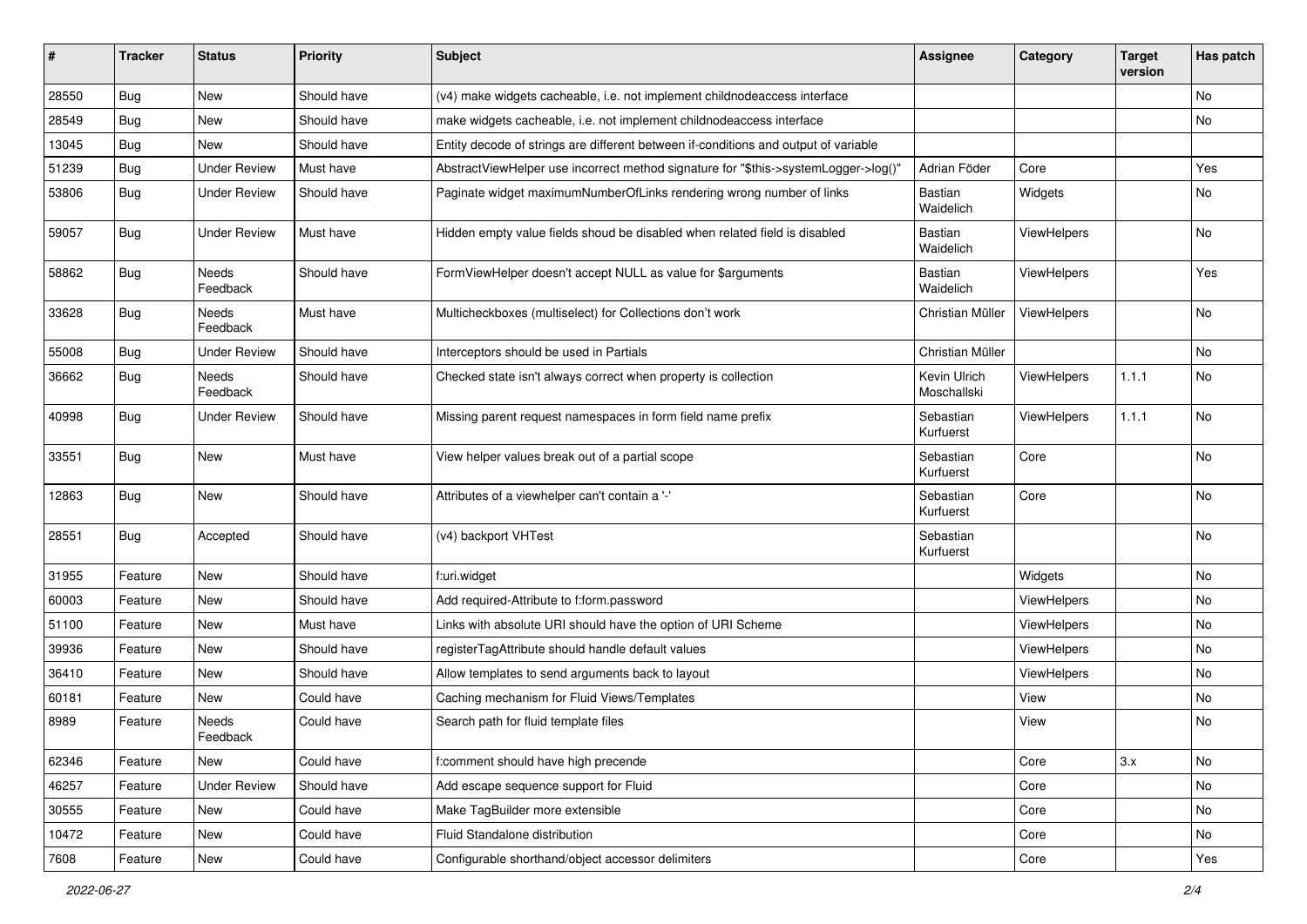| #     | <b>Tracker</b> | <b>Status</b>       | <b>Priority</b>      | Subject                                                                                                | <b>Assignee</b>        | Category    | <b>Target</b><br>version | Has patch |
|-------|----------------|---------------------|----------------------|--------------------------------------------------------------------------------------------------------|------------------------|-------------|--------------------------|-----------|
| 4704  | Feature        | New                 | Should have          | Improve parsing exception messages                                                                     |                        | Core        |                          |           |
| 1907  | Feature        | New                 | Could have           | Default values for view helpers based on context                                                       |                        | Core        |                          |           |
| 60271 | Feature        | New                 | Should have          | Paginate viewhelper, should also support arrays                                                        |                        |             |                          | No        |
| 51277 | Feature        | <b>New</b>          | Should have          | ViewHelper context should be aware of actual file occurrence                                           |                        |             |                          | No        |
| 49756 | Feature        | <b>Under Review</b> | Should have          | Select values by array key in checkbox viewhelper                                                      |                        |             |                          | No        |
| 48355 | Feature        | New                 | Could have           | Assign output of viewhelper to template variable for further processing.                               |                        |             |                          |           |
| 46545 | Feature        | New                 | Should have          | Better support for arrays in options of SelectViewHelper                                               |                        |             |                          | No        |
| 45345 | Feature        | Needs<br>Feedback   | Should have          | Easy to use comments for fluid that won't show in output                                               |                        |             |                          |           |
| 45153 | Feature        | New                 | Should have          | f:be.menus.actionMenuItem - Detection of the current select option is insufficient                     |                        |             |                          | No.       |
| 42397 | Feature        | New                 | Should have          | Missing viewhelper for general links                                                                   |                        |             |                          | No        |
| 40081 | Feature        | New                 | Should have          | Allow assigned variables as keys in arrays                                                             |                        |             |                          | No        |
| 38130 | Feature        | New                 | Should have          | Checkboxes and multiple select fields should have an assignable default value                          |                        |             |                          | No        |
| 36559 | Feature        | New                 | Could have           | New widget progress bar                                                                                |                        |             |                          | Yes       |
| 33215 | Feature        | New                 | Should have          | RFC: Dynamic values in ObjectAccess paths                                                              |                        |             |                          | No        |
| 9514  | Feature        | New                 | Should have          | Support explicit Array Arguments for ViewHelpers                                                       |                        |             |                          |           |
| 3291  | Feature        | Needs<br>Feedback   | Should have          | Cacheable viewhelpers                                                                                  |                        |             |                          | <b>No</b> |
| 3725  | Feature        | <b>New</b>          | Could have           | <b>CSS Engine</b>                                                                                      | Christian Müller       | ViewHelpers |                          | No.       |
| 37095 | Feature        | New                 | Should have          | It should be possible to set a different template on a Fluid TemplateView inside an<br>action          | Christopher<br>Hlubek  |             |                          | No        |
| 43346 | Feature        | <b>Under Review</b> | Should have          | Allow property mapping configuration via template                                                      | Karsten<br>Dambekalns  | ViewHelpers | 2.1                      | No        |
| 52640 | Feature        | <b>Under Review</b> | Should have          | Create an UnlessViewHelper as opposite to the IfViewHelper                                             | Marc Neuhaus           |             |                          | No        |
| 5933  | Feature        | Accepted            | Should have          | Optional section rendering                                                                             | Sebastian<br>Kurfuerst | ViewHelpers |                          | No        |
| 9005  | Feature        | Accepted            | Could have           | Fluid Template Analyzer (FTA)                                                                          | Sebastian<br>Kurfuerst |             |                          |           |
| 33394 | Feature        | Needs<br>Feedback   | Should have          | Logical expression parser for BooleanNode                                                              | <b>Tobias Liebig</b>   | Core        |                          | No        |
| 34309 | Task           | New                 | Could have           | Unknown ViewHelpers cause exception - should be handled more graceful                                  |                        | ViewHelpers |                          | No        |
| 26664 | Task           | New                 | Won't have this time | Clean up Form ViewHelpers                                                                              |                        | ViewHelpers |                          | No        |
| 26658 | Task           | New                 | Won't have this time | Make Form ViewHelpers consistent                                                                       |                        | ViewHelpers |                          | No        |
| 10911 | Task           | New                 | Should have          | Tx_Fluid_ViewHelpers_Form_AbstractFormViewHelper->renderHiddenIdentityField<br>should be more reliable |                        | ViewHelpers |                          | No        |